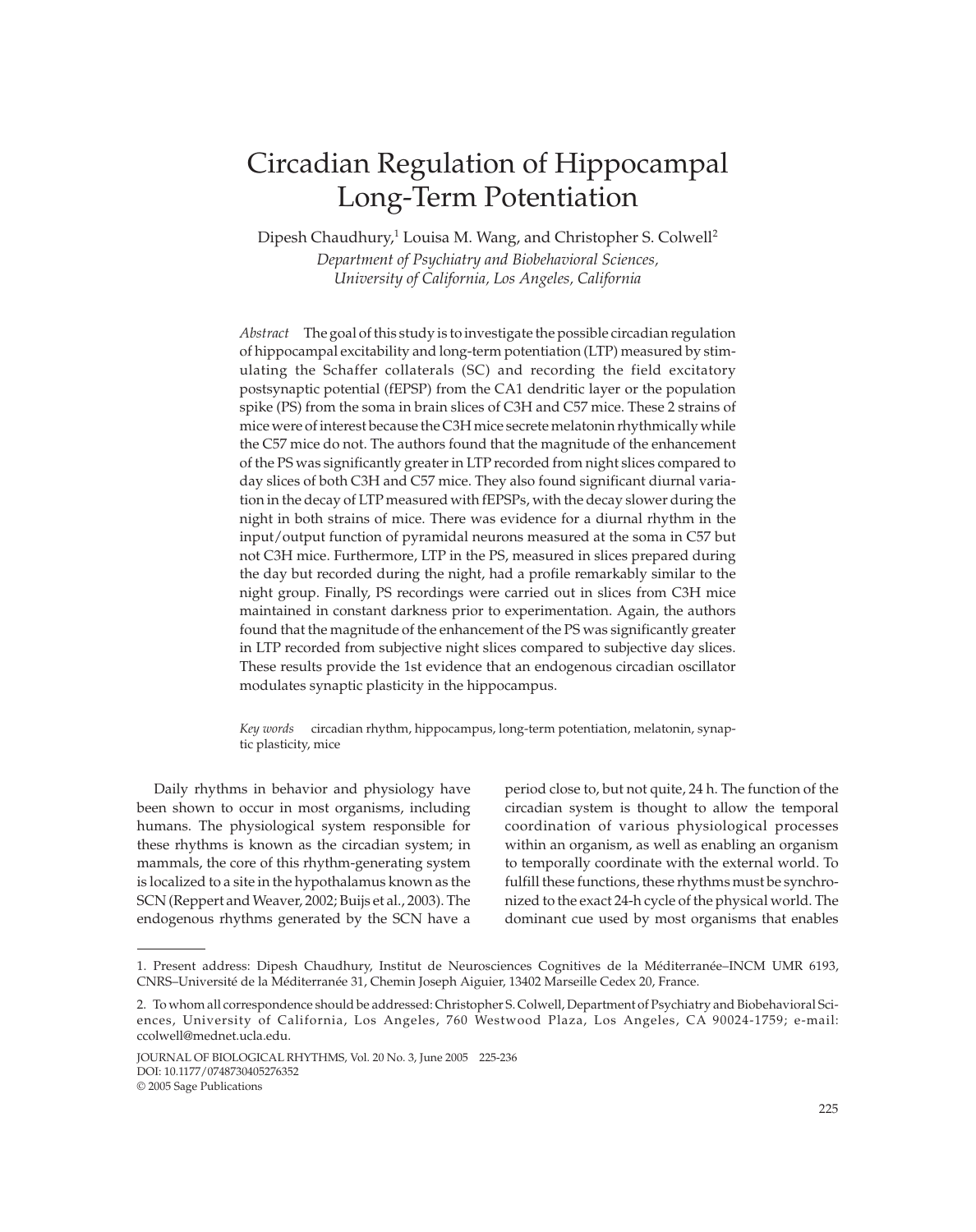their circadian system to synchronize to the environment is the daily cycle of light and dark. Within an organism, the biological clock regulates many physiological processes and behaviors. Recent data suggest that the SCN functions as a master clock that coordinates the activity of multiple, damped circadian oscillators outside the SCN (Yamazaki et al., 2000).

It is well established that the hippocampus is critically involved in memory formation and that synaptic connections within the hippocampus are well known to undergo activity-dependent changes in synaptic strength, referred to as long-term potentiation (LTP). LTP in the CA1 pyramidal cell layer has been particularly well studied and can be measured by stimulating the Schaffer collaterals (SC) and recording the field excitatory postsynaptic potential (fEPSP) from the CA1 dendritic layer or the population spike (PS) from the soma. Changes in the strength of the SC/CA1 synaptic connection are commonly viewed as a model for understanding activity-dependent changes in synaptic strength that may ultimately be linked to learning and memory (Martin et al., 2000; Sweatt, 2001). Previous work makes it clear that the strength of LTP at the SC/CA1 synapse can be regulated by a number of signaling pathways, including those activated by modulatory neurotransmitters and hormones (Lisman, 2003; Silva, 2003). If LTP is indeed a neural correlate of learning and memory formation, then it seems logical that the many factors, including circadian rhythms, which modulate learning and memory, will also influence LTP. Indeed, in vivo electrophysiological studies have described a diurnal rhythm of synaptic excitability in the dentate gyrus (DG) of monkeys and rats (Barnes et al., 1977; West and Deadwyler, 1980; Cauller et al., 1985). In addition, in vivo recordings from anesthetized rats have also revealed a diurnal rhythm in LTP from hippocampal granule cells (Dana and Martinez, 1984). Finally, in vitro studies have reported diurnal variations in the incidence and magnitude of LTP in the CA1 region of the rat and hamster hippocampus, with the largest responses occurring in the day (Harris and Teyler, 1983; Raghavan et al., 1999).

In the current study, we first examined the possibility of a diurnal variation in excitability and LTP in hippocampal brain slices of C3H and C57 mice. While this type of work has been done in rats and hamsters, extending this work to mice with their well-characterized genetics allows a range of experiments not possible with other mammals. In addition, the daily rise and fall of melatonin (MEL) are under the control of

the circadian system, and previous studies suggest that this hormone can regulate synaptic plasticity (e.g., Collins and Davies, 1997; El-Sherif et al., 2003). Therefore, in the current study, we compared LTP in fEPSP and PS in a strain of mice that secretes MEL rhythmically (C3H) to another strain (C57) that carries a mutation that does not allow the production of MEL (Ebihara et al., 1986). Finally, we determined whether the day/night differences seen in a light-dark (LD) cycle continue when the animals were maintained in constant darkness (DD). This experiment provides a critical test of the hypothesis that an endogenous circadian oscillator drives the observed diurnal variations.

## **MATERIALS AND METHODS**

## **Animals and Lighting Conditions**

Two- to 4-month-old male mice (C-57 BL/6 or C3H) were purchased from Charles River Laboratories. The Animal Research Committee of the University of California, Los Angeles approved the experimental protocols used in this study. Three types of experiments were performed. First, to investigate possible diurnal variations in any of the measured values, animals were maintained on a daily LD cycle consisting of 12 h of light followed by 12 h of dark. It is already well established that cells in the SCN continue to show circadian oscillations when isolated from the animal in a hypothalamic brain slice preparation (e.g., Green and Gillette, 1982), and we sought to determine if diurnal differences in LTP could also be found in the hippocampus. For the day group, brain slices were prepared at ZT 3 and recordings made between ZT 4 and 12. For the night group, brain slices were prepared at ZT 15 and recordings made between ZT 16 and 24. By convention, ZT 12 is the time that the lights go off for organisms held in an LD cycle. Second, some mice were kept in an LD cycle and killed in the day (ZT 11), and evoked responses were recorded at night (from ZT 13-18). With these experiments, we sought to determine if the hippocampal slices were able to transition from the day to the night state in vitro. Finally, experiments were conducted to determine if the rhythm continues in DD and could be considered a circadian oscillation. For these experiments, mice were housed individually, and their wheel-running activity was recorded as revolutions per 3-min intervals and the time of activity onset determined. The running wheels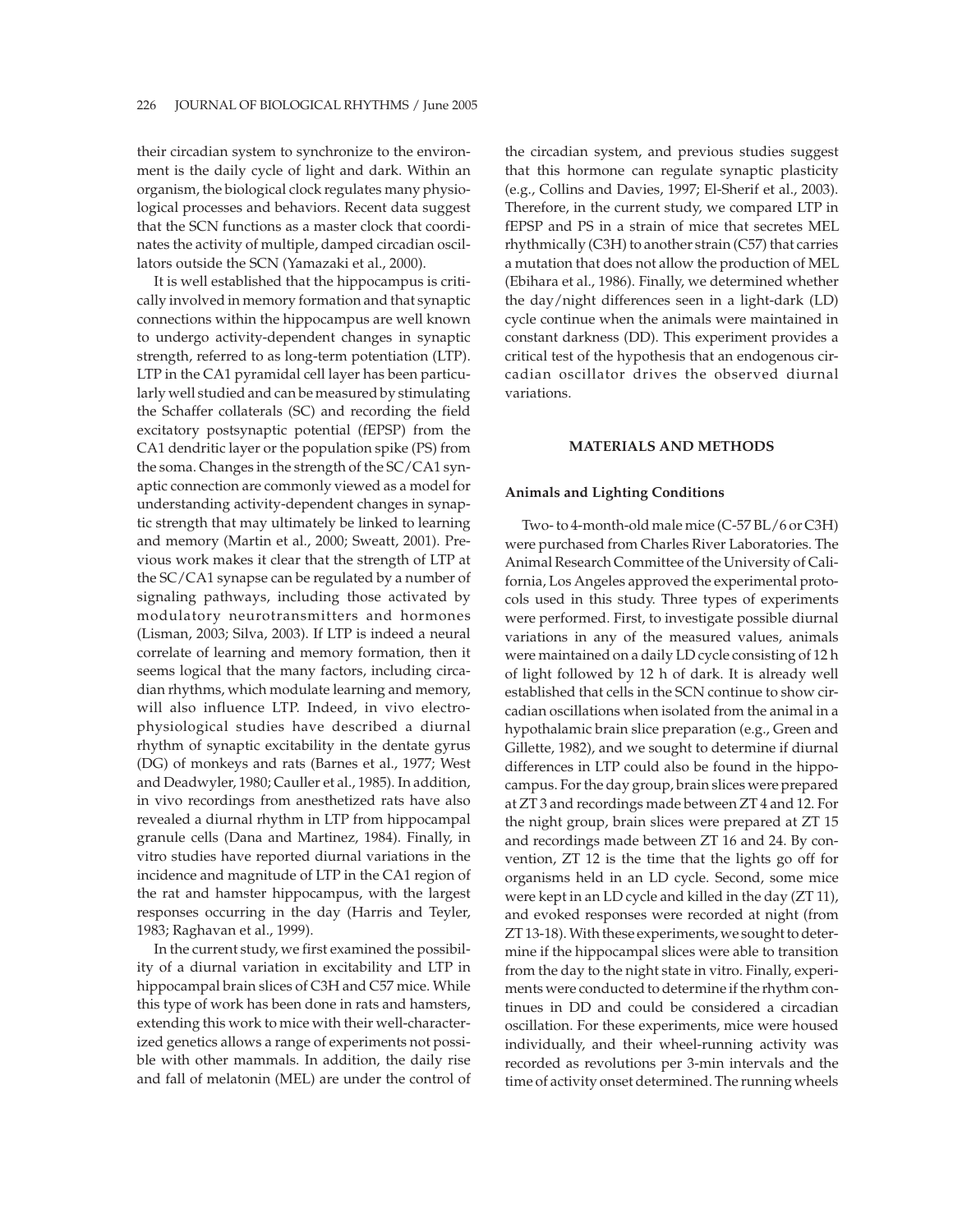and data acquisition system were obtained from Mini-Mitter Company (Sunriver, OR). After entrainment to an LD cycle, the mice were placed into DD for a week to assess their free-running activity pattern. For the day group, brain slices were prepared at CT 3 and recordings made between CT 4 and 12. For the night group, brain slices were prepared at CT 15 and recordings made between CT 16 and 24. By convention, CT 12 is the time of activity onset for nocturnal organisms held in DD. All handling of animals was carried out either in the light portion of the LD cycle or in the dark with the aid of an infrared viewer (FJW Industries, Palatine, IL).

## **Slice Preparation**

Brain slices of mice between 2 and 4 months of age were prepared using standard techniques. Mice were anesthetized with halothane and decapitated either in the day or the night as described above. The brains were dissected and placed in cold oxygenated artificial cerebral spinal fluid (ACSF) containing (in mM) NaCl 130, NaHCO<sub>3</sub> 26, KCl 3, MgCl<sub>2</sub> 5, NaH<sub>2</sub>PO4 1.25, CaCl<sub>2</sub> 1, glucose 10 (pH 7.2-7.4; osmolality 290-300 mOsm). Coronal hippocampal slices (400 M thick) were prepared using a microslicer (DSK Microslicer; Ted Pella, Redding, CA). Slices were then transferred into an ACSF, in which the  $CaCl<sub>2</sub>$  was increased to 2  $m$ M and MgCl<sub>2</sub> was decreased to 2 mM. Slices were allowed to recover for at least 1 h prior to starting electrophysiology recordings. Slices were constantly oxygenated with  $95\%$  O<sub>2</sub>-5% CO<sub>2</sub>. Besides the hippocampus, the slice contained some elements of the entorhinal cortex, parahippocampal gyrus, and subcortical white matter.

## **Electrophysiology Recording**

Briefly, slices were placed in an interface chamber (Fine Science Tools, Foster City, CA) and continuously superfused with oxygenated ACSF (30 °C) at 2 to 3 mL/min. A bipolar stimulating electrode was constructed from nichrome wire (0.0015-inch diameter; A-M Systems, Carlborg, WA). The electrode was placed in the stratum radiatum in the CA1 region of the hippocampus to stimulate presynaptic fibers arising from the CA3 pyramidal cells. The slices were stimulated with negative current pulses with an A-M Systems stimulator at 0.02 Hz (100-µs duration). The recording electrodes were pulled on a multistage puller (Sutter P-97, Novato, CA) and filled with ACSF (5-10  $\text{M}\Omega$  filled with ACSF). The field potentials were typically 1 to 3 mV in amplitude and were amplified  $100 \times$  with an Axon Instruments 2A amplifier (Axon Instruments, Foster City, CA) and an external amplifier. Responses were filtered at 5 kHz and digitized (10 kHz) using data acquisition and analysis programs (pClamp9; Axon Instruments).

Typically, stable baseline measurements were obtained within an hour after placing hippocampal slices in the interface chamber (0.02-Hz stimulation). At this point, postsynaptic responses were recorded for at least 10 min prior to the induction of LTP. During this time, input/output (I/O) relations were generated by varying the stimulation intensity from 0 to 100 A in steps of 10 A. Information was also gathered about the peak amplitude, slope, and duration of evoked responses at half-maximal amplitude. These evoked responses were stable and changed less than 10% over the course of 60 min of recording  $(5\% \pm 8\%)$ , *n* = 5). For LTP experiments, the baseline presynaptic stimulation was delivered at 0.02 Hz (100-µs duration) using a stimulation intensity that evoked approximately 50% of maximal postsynaptic response. After tetanus, stimulation was again delivered at 0.02 Hz (100- s duration). In most cases, LTP was evoked by a single tetanizing stimulus  $(1 \times 100 \text{ Hz}, 1\text{-sec duration}).$ In some cases, a more robust form of LTP was evoked by repeated tetanizing stimuli  $(3 \times 100 \text{ Hz}, 1\text{-sec}$  duration, intertrial interval 15 sec). Different groups of animals were used for the PS and fEPSP recordings.

## **Analyses**

For LTP experiments, posttetanic responses were normalized to baseline, as is standard in the field. We used 3 separate statistical analyses to assess possible between-group differences in LTP. First, possible differences in average LTP were assessed using the Friedman repeated-measures analysis of variance (RM ANOVA) on ranks followed by post hoc pairwise comparison (Dunnett method). The  $\alpha$  level for all analyses was set at 0.05. Next, the posttetanus data were grouped into 10-min bins (10, 20, 30, 40, 50, 60 min) and pairwise comparisons made using the Tukey *t* test or the Mann-Whitney rank sum test. Finally, the posttetanus data from each slice were fitted with a nonlinear regression. The best fit  $(R > 0.9)$  was obtained with an equation that had an exponential decay and linear component ( $y = y_0 + ae^{-bx} + cx$ ). This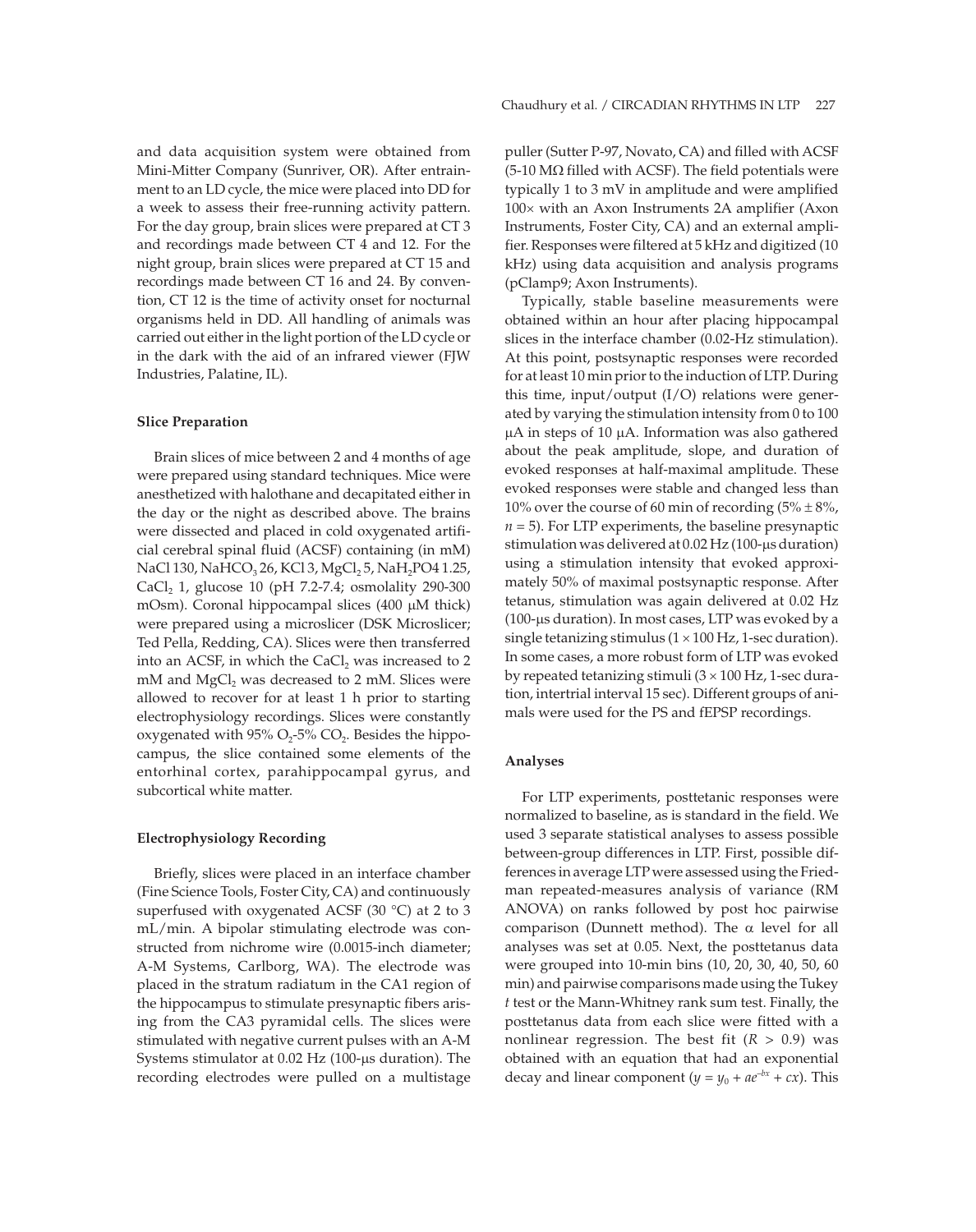equation was used to determine the slope of the linear component of the curve (*c* in the equation) that we took for a measure of the rate of decay of LTP. The slope of the exponential decay was determined in large part by the 1st couple of measurements after tetanus. This exponential decay did not significantly vary between groups. The best-fit values were then compared using the Tukey *t* test. In the text, the sample size (*n*) refers to the number of slices in each group. In all cases, the slices in an experimental group came from at least 5 mice. Some control groups had slices from just 3 mice. For example, the control slices prepared in the day and recorded in the late day were from just 3 mice. Values were considered significantly different if  $p < 0.05$ . All tests were performed using SigmaStat (SPSS, Chicago, IL). In the text, values are shown as mean  $\pm$  standard error of the mean (SEM).

## **RESULTS**

## **LTP in C3H Mice**

Adiagram of the hippocampus showing placement of the stimulating and recording electrode is shown in Figure 1A. The 1st set of experiments was designed to determine if LTP recorded from the CA1 region varies as a function of time of day in C3H mice. For these experiments, we recorded fEPSP or PS from the CA1 region of hippocampal slices evoked by stimulation of the SC pathway before and after application of a high-frequency stimulus train  $(1 \times 100 \text{ Hz}, 1\text{-sec}$  duration; Fig. 1B). To determine if the magnitude of LTP varies within the day or the night, we compared data collected during ZT 4-6 (early day) with ZT 7-12 (late day) as well as data collected between ZT 16-18 (early night) with ZT 19-24 (late night). There were no significant differences between the magnitude of LTP recorded during the early and late segments of the day or night. Accordingly for these studies, the data collected between ZT 4-12 and ZT 16-24 were pooled to form the day and night groups, respectively (Fig. 1C). Overall, we found that the magnitude of the enhancement of the PS was greater in LTP recorded from night slices compared to day slices of C3H mice (Fig. 2A; RM ANOVA,  $\chi^2$  = 146,  $p$  < 0.001). The average PS slope was  $334\% \pm 12\%$  ( $n = 7$ ) of baseline during the night and 177%  $\pm$  15% (*n* = 9) of baseline during the day. The amplitude of the PS increased more (Mann-Whitney rank sum test,  $T = 120.5$ ,  $p = 0.014$ ) during the night (pretetanus:  $-1.98 \pm 0.2$  mV; posttetanus:  $-5.0 \pm 0.5$ 



**Figure 1. Schematic of experimental design. (A) Schematic of the hippocampus, illustrating electrode placement for stimulating as well as recording electrodes. (B) Examples of a field excitatory postsynaptic potential (fEPSP) and population spike (PS) before and after tetanus. (C) Experimental design in which day/night comparisons were made by preparing brain slices at ZT 3 and recording between ZT 4-10 (day) or preparing tissue at ZT 15 and recording between ZT 16-22 (night).**

mV) than during the day (pretetanus:  $-1.28 \pm 0.2$  mV; posttetanus:  $-2.25 \pm 0.4$  mV). PS slopes were significantly larger in the night at all time points (Mann-Whitney rank sum test,  $T = 82-87$ ,  $p =$ 0.02-0.004). There were no significant differences in the latency-to-peak induction (day:  $1.6 \pm 0.2$  min; night:  $2.4 \pm 0.5$  min). Finally, to measure the rate of decay of the potentiated PS, the posttetanus data collected from each slice were fitted to a nonlinear regression. The rate of decay was measured as the slope of the fitted equation. By this measure, the decay of LTP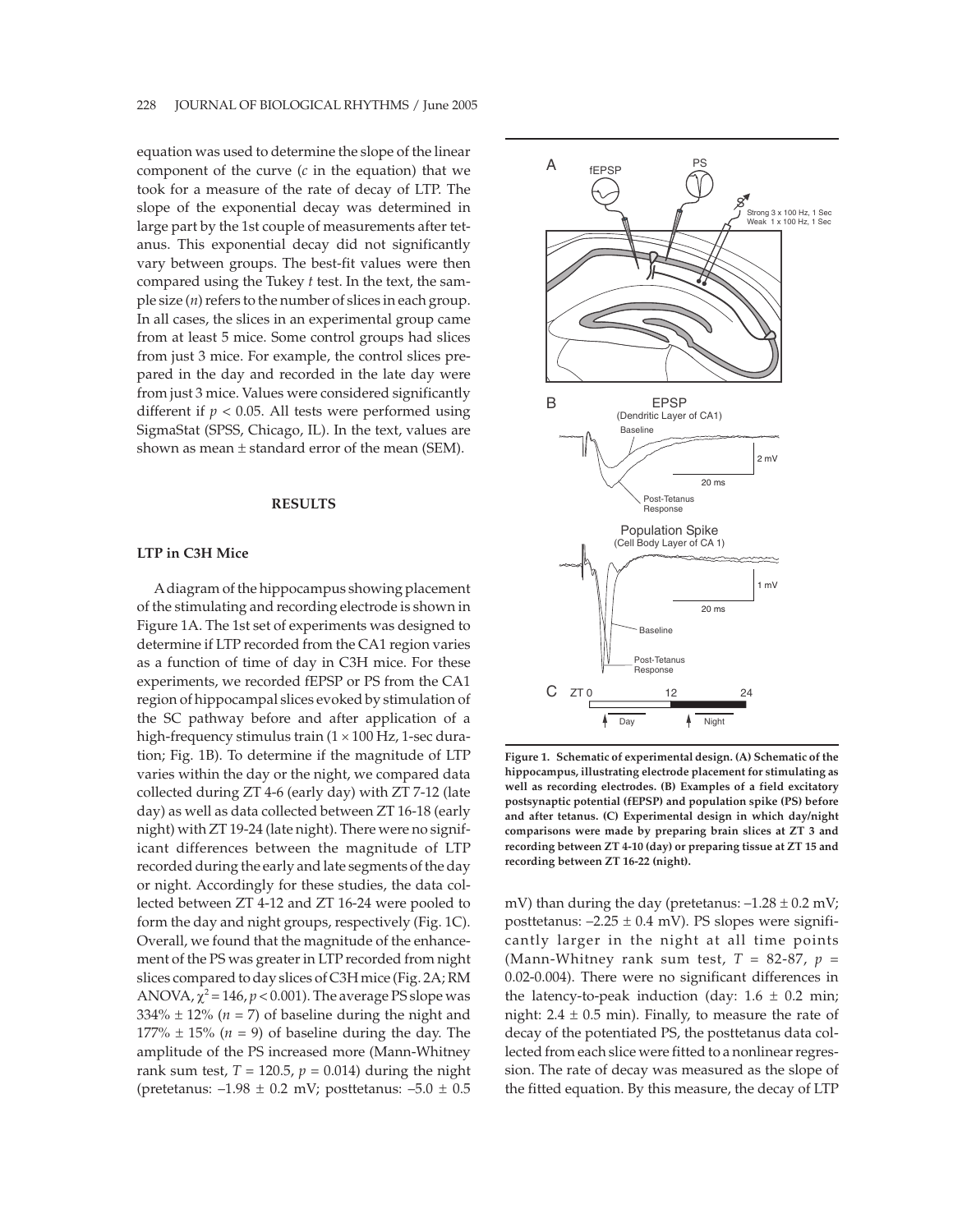

**Figure 2. Diurnal variation in long-term potentiation (LTP) measured in the cell body region of CA1 neurons in C3H and C57 mice. (A) Plots of population spike (PS) slope (normalized as a percentage of baseline) as a function of time measured in the day and night in C3H mice. (B) Plots of PS slope (normalized as a percentage of baseline) as a function of time measured in the day and night in C57 mice. The tetanus of 1 100-Hz stimulation was given at time = 0.**

was faster in the day (slope  $= -0.48$ ,  $R = 0.95$ ) than in the night (slope =  $1.6$ ,  $R = 0.92$ ), but this difference was not significant.

A day/night difference was also found in LTP recorded from the fEPSPs in C3H mice. The average fEPSP slope was  $165\% \pm 1.2\%$  ( $n = 21$ ) of baseline during the night and  $152\% \pm 1.9\%$  ( $n = 21$ ) of baseline during the day (RM ANOVA,  $\chi^2$  = 69,  $p$  < 0.001). A comparison of the fEPSP slopes indicated that slopes were significantly larger in the night only at the 50-min (*t* test, *t* = –2.532, *df* = 40, *p* = 0.015) and 60-min (*t* test, *t* =  $-2.95$ ,  $df = 40$ ,  $p = 0.005$ ) time points. While there were no significant day/night differences in the latency-to-peak induction (day:  $1.7 \pm 0.2$  min; night:  $1.7 \pm 0.1$  min), the rate of decay of LTP was significantly faster in the day (slope  $= -0.66$ ;  $R = 0.97$ ) than the night (slope =  $-0.19$ ;  $R = 0.93$ ) groups (*t* test,  $t =$ –2.08, *df* = 38, *p* = 0.04). We did not see a diurnal difference in LTP in response to a stronger tetanizing proto $col (3 \times 100 \text{ Hz}, 1 \text{ sec}, \text{intertrial interval } 15 \text{ sec}; \text{data not}$ shown). The average fEPSP slope was  $229\% \pm 2\%$  of baseline during the night ( $n = 12$ ) and 221%  $\pm$  5% of baseline during the day ( $n = 12$ ). No day/night differences were found in the fEPSP slopes averaged into 10-min bins using a stronger tetanus (data not shown).

## **LTP in C57 Mice**

The next set of experiments was designed to determine if LTP recorded from the CA1 region also varies as a function of time of day in C57 mice. Again, we compared data collected during early (ZT 4-6) and late (ZT 7-12) day as well as data collected between early (ZT 16-18) and late (ZT 19-24) night. There were no significant differences between the magnitude of LTP recorded during the early and late portions of the day or night. Accordingly for these studies, the data collected between ZT 4-12 and ZT 16-24 were pooled to form the day and night groups, respectively. We found that the magnitude of the enhancement of the PS was greater in LTP recorded from night slices compared to day slices of C57 mice (Fig. 2B; RM ANOVA,  $\chi^2$  = 74, *p* < 0.001). This diurnal difference was significant but more modest than that observed with the C3H mice. The average PS slope was  $168\% \pm 7\%$  of baseline during the night ( $n = 12$ ) and  $140\% \pm 5\%$  of baseline during the day  $(n = 12)$ . The amplitude of the PS increased more (*t* test,  $t = -2.508$ ,  $p = 0.020$ ) during the night (pretetanus:  $-1.5 \pm 0.2$  mV; posttetanus:  $-2.6 \pm 0.4$  mV) than during the day (pretetanus:  $-1.4 \pm 0.1$  mV; posttetanus:  $-1.8 \pm 0.4$  mV). Although the PS slopes were always larger during the night, these differences were only significant at the 50-min (*t* test, *t* = –2.656, *df* = 22, *p* = 0.014) and 60-min (*t* test, *t* = –2.231, *df* = 22, *p* = 0.036) time points. There were no significant differences in the latency-to-peak induction (day:  $1.4 \pm 0.1$ ) sec; night:  $1.7 \pm 0.3$  sec) or in the rate of the decay of LTP between the day (slope  $= -0.28$ ;  $R = 0.92$ ) and night  $(slope = -0.16; R = 0.97)$  groups.

Some evidence for a diurnal difference was also found in LTP recorded from the fEPSPs in C57 mice. The average fEPSP slope was  $151\% \pm 5\%$  ( $n = 21$ ) of baseline during the night and  $133\% \pm 41\%$  ( $n = 28$ ) of baseline during the day (RM ANOVA,  $\chi^2$  = 27,  $p$  < 0.001). The fEPSP slopes were significantly larger in the night at the 50-min (*t* test,  $t = -2.446$ ,  $df = 47$ ,  $p =$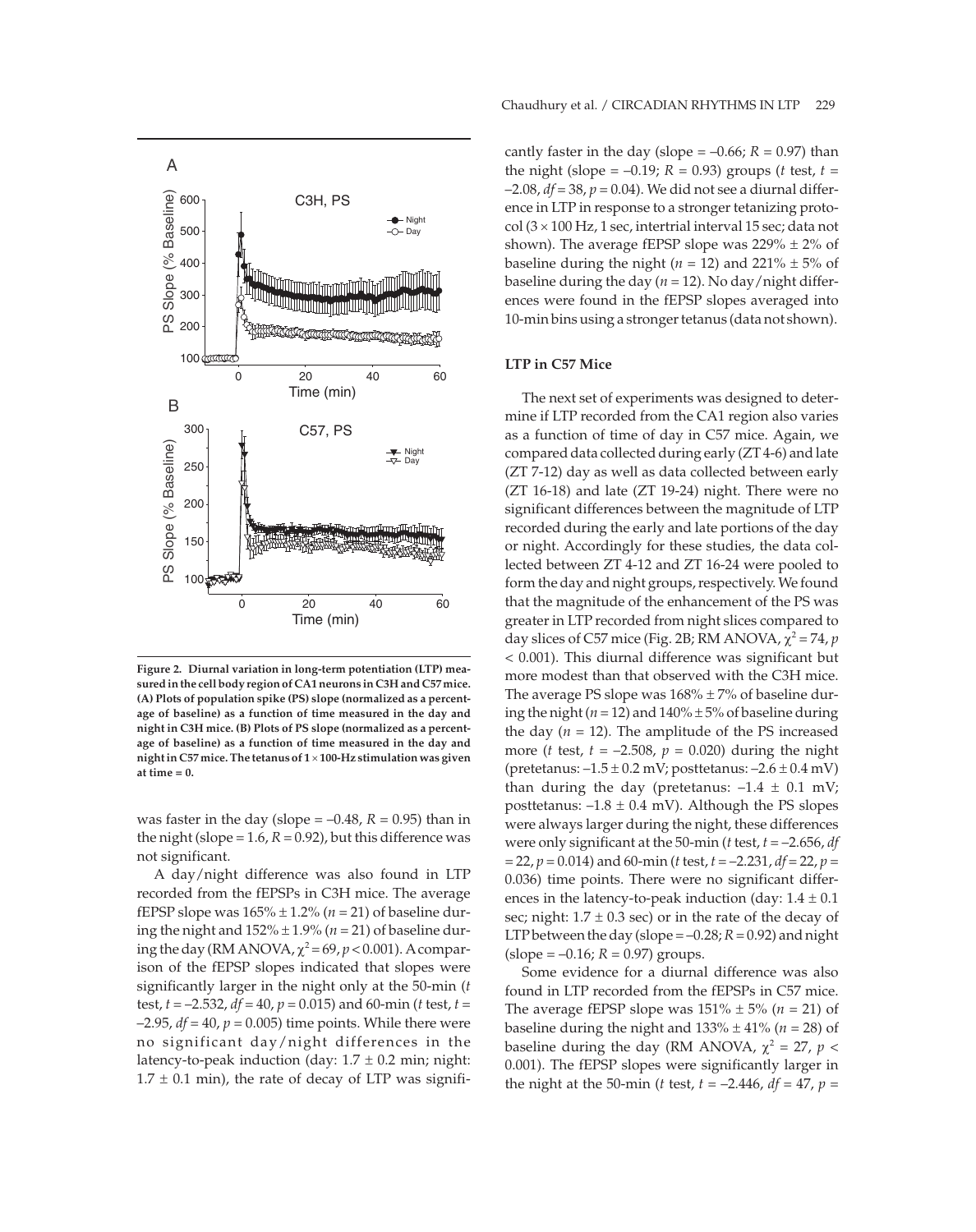|                            | PS, Day        | PS, Night       | fEPSP, Day     | fEPSP, Night   |
|----------------------------|----------------|-----------------|----------------|----------------|
| C3H                        |                |                 |                |                |
| Amplitude (mV)             | $2.0 \pm 0.2$  | $1.3 \pm 0.2$   | $2.1 \pm 0.2$  | $2.0 \pm 0.2$  |
| Slope $(mV/ms)$            | $-0.5 \pm 0.1$ | $-0.6 \pm 0.1$  | $-0.5 \pm 0.1$ | $-0.5 \pm 0.1$ |
| Duration (ms)              | $6.8 \pm 0.2$  | $5.9 \pm 0.7$   | $8.3 \pm 0.2$  | $7.7 \pm 0.3$  |
| $50\%$ stimulus ( $\mu$ A) | $60 \pm 3.5$   | $59.4 \pm 4.0$  | $56.8 \pm 2.2$ | $53.9 \pm 2.4$ |
| C57                        |                |                 |                |                |
| Amplitude (mV)             | $1.4 \pm 0.1$  | $1.5 \pm 0.2$   | $2.1 + 0.13$   | $1.6 \pm 0.1$  |
| Slope $(mV/ms)$            | $-0.5 \pm 0.1$ | $-0.8 \pm 0.1$  | $-0.3 \pm 0.1$ | $-0.4 \pm 0.1$ |
| Duration (ms)              | $7.1 \pm 0.3$  | $6.7 \pm 0.5$   | $7.0 \pm 0.3$  | $7.3 \pm 0.2$  |
| $50\%$ stimulus ( $\mu$ A) | $63.8 \pm 2.4$ | $57.7 \pm 2.25$ | $64.0 \pm 3.2$ | $72.3 \pm 1.5$ |

Table 1. Comparison of Measured Parameters of PS and fEPSP Recorded during Day (ZT 4-6) and Night (ZT 16-18)

NOTE: Before each experiment, we measured amplitude, slope, duration at 1/2 maximum, and current to evoke 50% response. Values shown are mean ± standard error of the mean (SEM). PS, population spike; fEPSP, field excitatory postsynaptic potential.

0.018) and 60-min (*t* test, *t* = –2.656, *df* = 47, *p* = 0.011) time points. While there were no significant day/night differences in the latency-to-peak induction (day:  $1.4 \pm 0.1$  sec; night:  $1.4 \pm 0.1$  sec), the rate of decay of the LTP was faster in the day (slope = –0.21; *R*  $= 0.98$ ) than the night (slope  $= 0.23; R = 0.94$ ) groups. With the stronger protocol, no diurnal differences were observed (data not shown). The average fEPSP slope was  $192\% \pm 1.7\%$  of baseline during the night (*n*  $=$  13) and 190%  $\pm$  1.6% of baseline during the day (*n* = 14). No day/night differences were found in the fEPSP slopes averaged into 10-min bins using the stronger tetanus (data not shown).

## **Current-Response Relationships in C3H and C57 Mice**

We also carried out experiments designed to determine whether there was a diurnal difference in evoked fEPSP and PS in hippocampal slices prepared from C3H or C57 mice measured in the day (ZT 4-12) or night (ZT 16-24). For these experiments, we varied the stimulus intensity and recorded the resulting slope to characterize the I/O relationship for these evoked responses (Fig. 3). A change in the gain of the I/O curve could indicate a change in sensitivity of the neuron to excitatory input. The C3H mice did not exhibit a day/night difference in I/O curves measured for either the fEPSP or the PS. In contrast, the slope I/O curves for the PS recorded in the night from C57 mice were significantly larger then the slope I/O curves recorded in the day (*t* test, *t* = 3.315, *df* = 24, *p* = 0.003). The magnitude of the PS was larger in the night at each of the stimulus intensities between 30 and 100 A. No diurnal differences were found in the I/O curves measured from the fEPSP of C57 mice. Other



**Figure 3. Input/output (I/O) curves illustrating the relationship between the magnitudes of stimulation current and evoked response for the population spike (PS) recorded from C3H (A) and C57 (B) mice. The C3H mice did not exhibit a day/night difference in I/O curves measured for the PS (A). In contrast, the I/O curves for the PS recorded in the night from C57 mice were significantly larger then the I/O curves recorded in the day (B). The magnitude of the PS was larger in the night at each of the stimulus intensities between 30 and 100 A. No diurnal differences were found in the I/O curves measured from the field excitatory postsynaptic potential (fEPSP) of C3H or C57 mice (data not shown).**

electrophysiological parameters of the evoked responses were not found to vary between day and night (Table 1).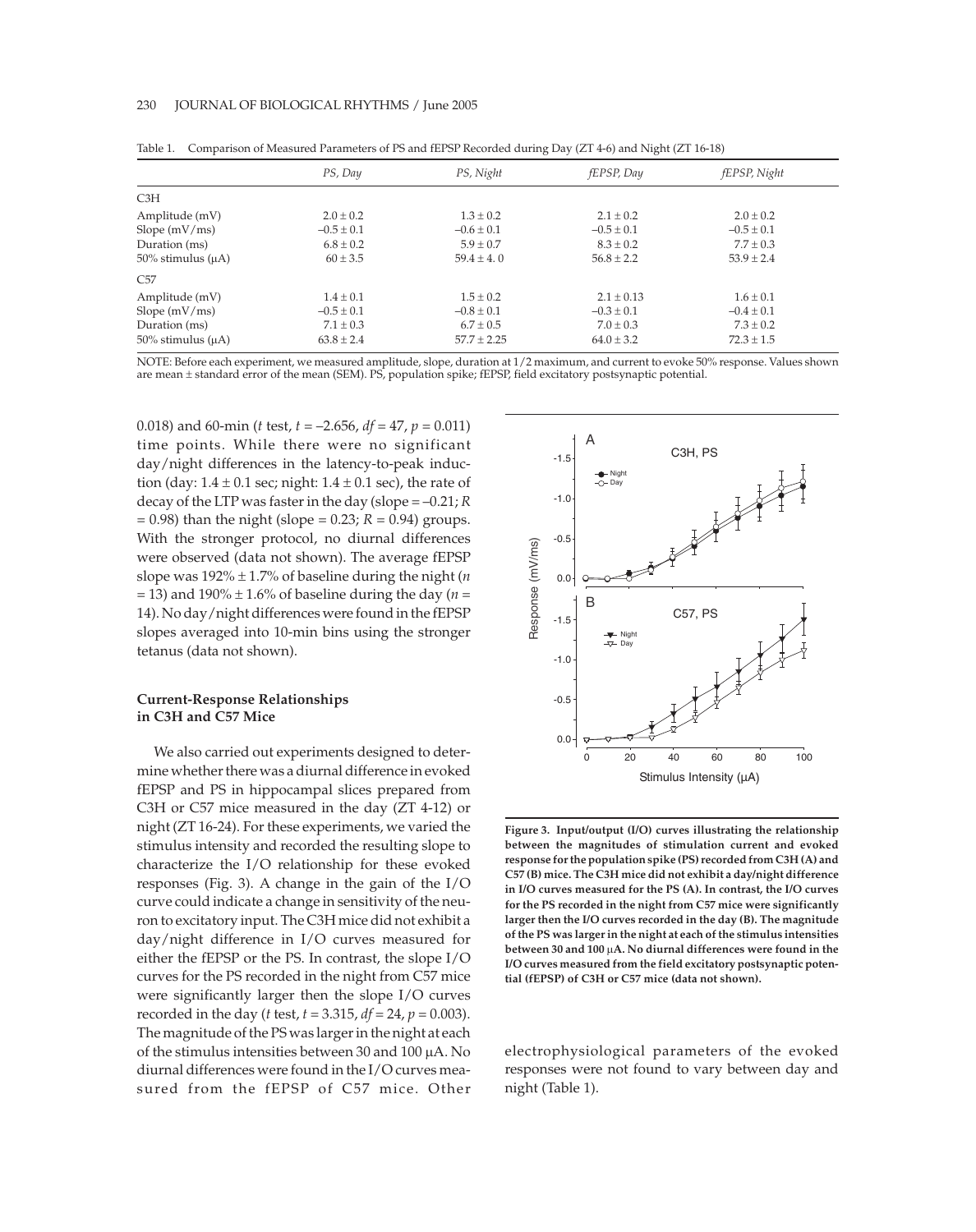## **Endogenous Rhythm in LTP in PS of C3H Mice**

Finally, 2 sets of experiments were performed on the C3H mice to explore the possible endogenous nature of the day/night differences observed in the PS recordings. In the 1st set (Fig. 4A), C3H mice were kept in an LD cycle and killed in the day (1 h prior to lights-off at ZT 11), and evoked responses were recorded at night (from ZT 13 onwards). With these experiments, we sought to determine if the hippocampal slices were able to transition from the day to the night state in vitro. The PS of slices prepared during the day, but recorded during the night, had an LTP profile remarkably similar to the night group. As described above, the average PS slope was 334% of baseline during the night and 177% of baseline during the day. The transition group exhibited an average PS slope of  $288\% \pm 4\%$  of baseline ( $n = 7$ ), which was significantly greater than the day (RM ANOVA,  $\chi^2$  = 146, *p* < 0.001) but not the night. For control slices prepared in the day and recorded in the late day (ZT 11-12), the PS slope was  $167\% \pm 6\%$  of baseline ( $n = 3$ ). The average PS amplitude was  $180\% \pm 50\%$  of baseline during the night and  $74\% \pm 9\%$  of baseline during the day. The transition group exhibited an average PS amplitude of  $129\% \pm 18\%$  of baseline, which was significantly greater than the day  $(ANOVA, H = 9.2, p = 0.01)$  but not the night. Similar results were obtained with the fEPSP recordings. As described above, the average fEPSP slope was 165% of baseline during the night and 152% of baseline during the day. The transition group exhibited an average PS slope of  $172\% \pm 2\%$  of baseline ( $n = 12$ ). The transition group also exhibited a slower rate of decay that is characteristic of the data collected during the night but not during the day. For control slices prepared in the day and recorded in the late day (ZT 11-12), the fEPSP slope was  $146\% \pm 12\%$  of baseline  $(n = 4)$ .

To determine if the previously observed diurnal rhythm in PS LTP in C3H mice was an endogenous circadian oscillation that continues in constant conditions, recordings were carried out in slices from mice that were initially entrained to an LD cycle and then maintained in DD prior to experimentation. Freerunning activity rhythms of the mice were monitored, and animals were killed at their individually calculated CT 3 or CT 15 (Fig. 4B). Overall, we found that the magnitude of the enhancement of the PS was significantly greater in LTP recorded from subjective night slices compared to subjective day slices (RM



**Figure 4. Endogenous rhythms recorded from isolated hippocampal slices. (A) C3H mice were kept in an LD cycle and killed in the day (1 h prior to lights-off at ZT 11), and evoked responses were recorded at night (from ZT 13-18). The population spike (PS) long-term potentiation (LTP) of slices prepared during the day but recorded during the night had the profile remarkably similar to the night group. Similar results were obtained with the field excitatory postsynaptic potential (fEPSP) recordings (data not shown). (B) Animals were maintained in DD, and the onset of activity was taken as CT 12. Plots of PS slope (normalized as a percentage of baseline) as a function of time were measured in the subjective day and subjective night. The PS LTP was larger in the subjective night. For both sets of experiments, the tetanus of 1 100-Hz stimulation was given at time = 0.**

ANOVA,  $p = 0.008$ ). The average PS slope was  $243\% \pm$ 4% of baseline during the night  $(n = 9)$  and  $157\% \pm 2\%$ of baseline during the day  $(n = 9)$ . The amplitude of the PS increased more during the subjective night (pretetanus:  $-1.1 \pm 0.1$  mV; posttetanus:  $-2.9 \pm 0.3$  mV) than during the subjective day (pretetanus:  $-1.1 \pm 0.1$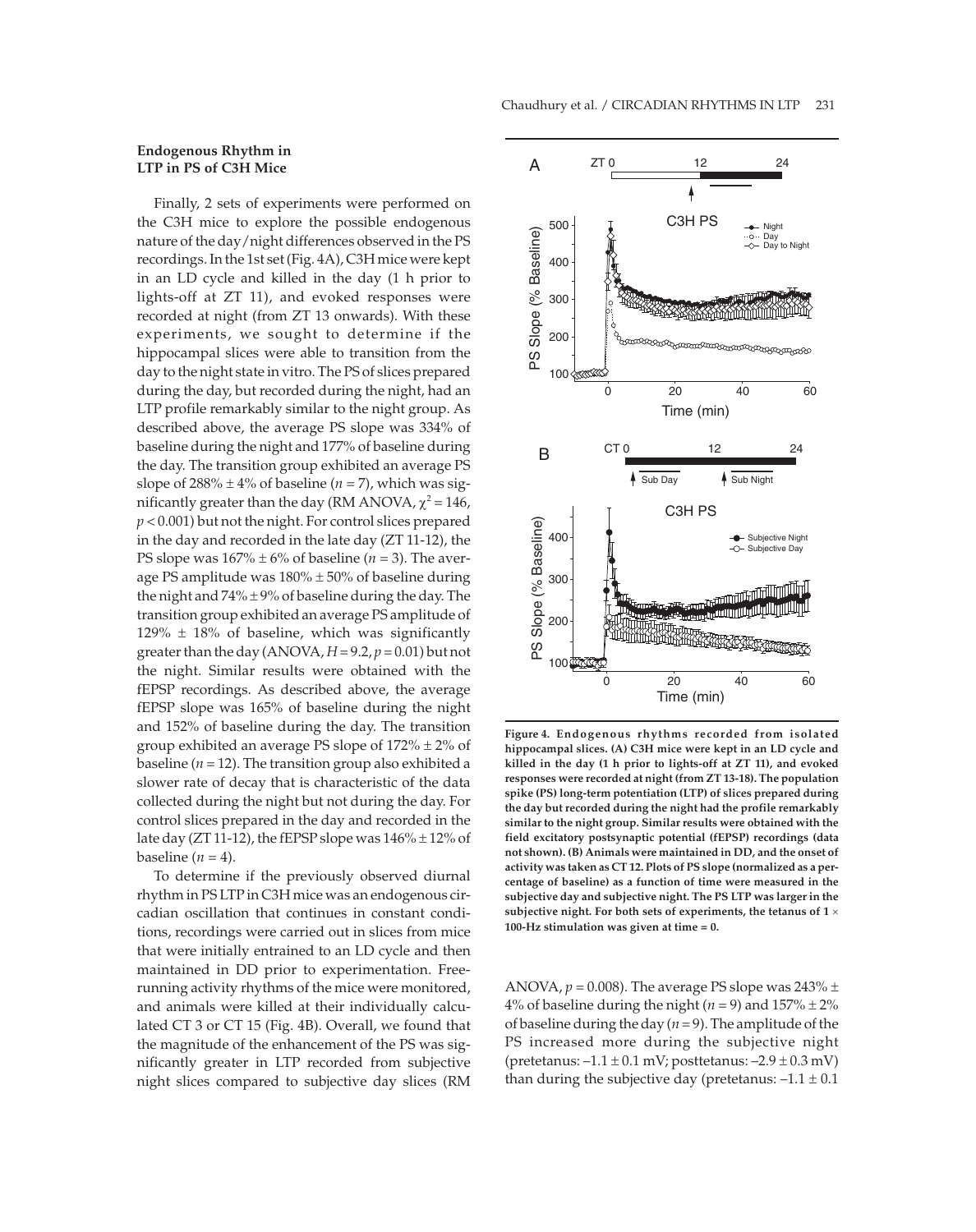mV; posttetanus:  $-1.6 \pm 0.2$  mV). A comparison of the PS slopes indicated that slopes were significantly larger in the night at the 10-, 30-, 40-, 50-, and 60-min time points (Mann-Whitney rank sum test, *T* = 50-59, *p* = 0.02-0.004). There were no significant differences in the latency-to-peak induction or in the rate of the decay of LTP between the subjective day and night groups.

#### **DISCUSSION**

In recent years, there has been a resurgence of interest in state-dependent changes in both learned behaviors and in the cellular/molecular events that may underlie learning and memory. In particular, there has been much discussion as to the possible relationship between sleep and learning (e.g., Maquet, 2001; Siegel, 2001; Stickgold et al., 2001; Walker et al., 2002; Walker et al., 2003). While the role of sleep in learning remains to be defined, sleep deprivation protocols can be shown to have a negative impact on learning as well as affect hippocampal physiology (Campbell et al., 2002; Davis et al., 2003; McDermott et al., 2003). Less studied, but perhaps equally important, is the temporal regulation imposed by the circadian timing system based in the SCN. The circadian clock is thought to broadly regulate the arousal of the nervous system. For example, the behavioral literature provides evidence for diurnal (e.g., Holloway and Wansley, 1973a, 1973b; Wansley and Holloway, 1975; Stephan and Kovacevic, 1978; Valentinuzzi et al., 2001) and circadian modulation in some learned behaviors (Chaudhury and Colwell, 2002; Fernandez et al., 2003; Valentinuzzi et al., 2004). Several in vivo studies have found evidence for diurnal regulation of hippocampal excitability (Barnes et al., 1977; West and Deadwyler, 1980; Cauller et al., 1985). These data also provided some indication that the rhythms may be under circadian variation. For example, Barnes and colleagues (1977) showed that a rhythm in synaptic excitability continued in 1 blinded rat, and Cauller and coworkers (1985) reported that the rhythm in responsiveness to perforant path stimulation continued in 1 rat maintained in DD. While the role of the SCN in these rhythms has not yet been established, a few studies have also provided evidence that synaptic plasticity in the hippocampus may also vary with the time of day (Harris and Teyler, 1983; Dana and Martinez, 1984; Raghavan et al., 1999).

In the current study, we found that the magnitude of the potentiation of the PS due to high-frequency stimulation  $(1 \times 100 \text{ Hz})$  is larger in the night than in the day. This diurnal difference was most strikingly illustrated in C3H mice, in which the night group exhibited an average potentiation that was about 70% larger than that measured during the day. Similarly, previous in vivo studies in the rat hippocampus found evidence for diurnal rhythms in LTP magnitude, which peaked during the night (Dana and Martinez, 1984; Leung et al., 2003). Other in vitro LTP studies found evidence for rhythms in the magnitude of PS LTP in CA1 neurons that peaked in the day in rats (Harris and Teyler, 1983) and hamsters (Raghavan et al., 1999). So while day/night differences in LTP have now been found in several studies, the time of peak induction appears to vary perhaps because of species differences or differences in the protocols used to evoke LTP. In addition to diurnal differences in magnitude, we also found evidence to suggest that LTP induced in the night was more stable than LTP measured during the day. Specifically, our data demonstrate that the decay in LTP in the fEPSP was slower at night compared to the day. This difference in the kinetics in the decay of LTP was observed in slices from both C3H and C57 mice. Interestingly, REM sleep deprivation also causes a dramatic reduction in the stability of the maintenance phase of LTP in hippocampal slices (Davis et al., 2003). The day/night difference could be overcome with a stronger induction protocol  $(3 \times 100 \text{ Hz})$ , at least within the 60-min posttetanus that we measured in the present study.

The circadian variation we observed in the magnitude of LTP recorded from the cell body layer (PS) was primarily an effect on amplitude, while the fEPSP exhibited more of an effect on the stability or rate of decay of LTP. The fEPSP slope is viewed as a measure of the excitatory drive to the CA1 pyramidal neurons, whereas the population spike amplitude reflects the number of pyramidal neurons producing action potentials. The CA1 cell bodies are known to receive strong  $\gamma$ -aminobutyric acid (GABA)–mediated innervations from interneurons within the hippocampal circuit to powerfully control the excitability of CA1 pyramidal neurons (Freund and Buzsáki, 1996) and are involved in the generation of network oscillations within the hippocampus (McBain et al., 1999). Thus, the striking diurnal variation in the magnitude of the PS may be more the result of a change in the balance between inhibition and exci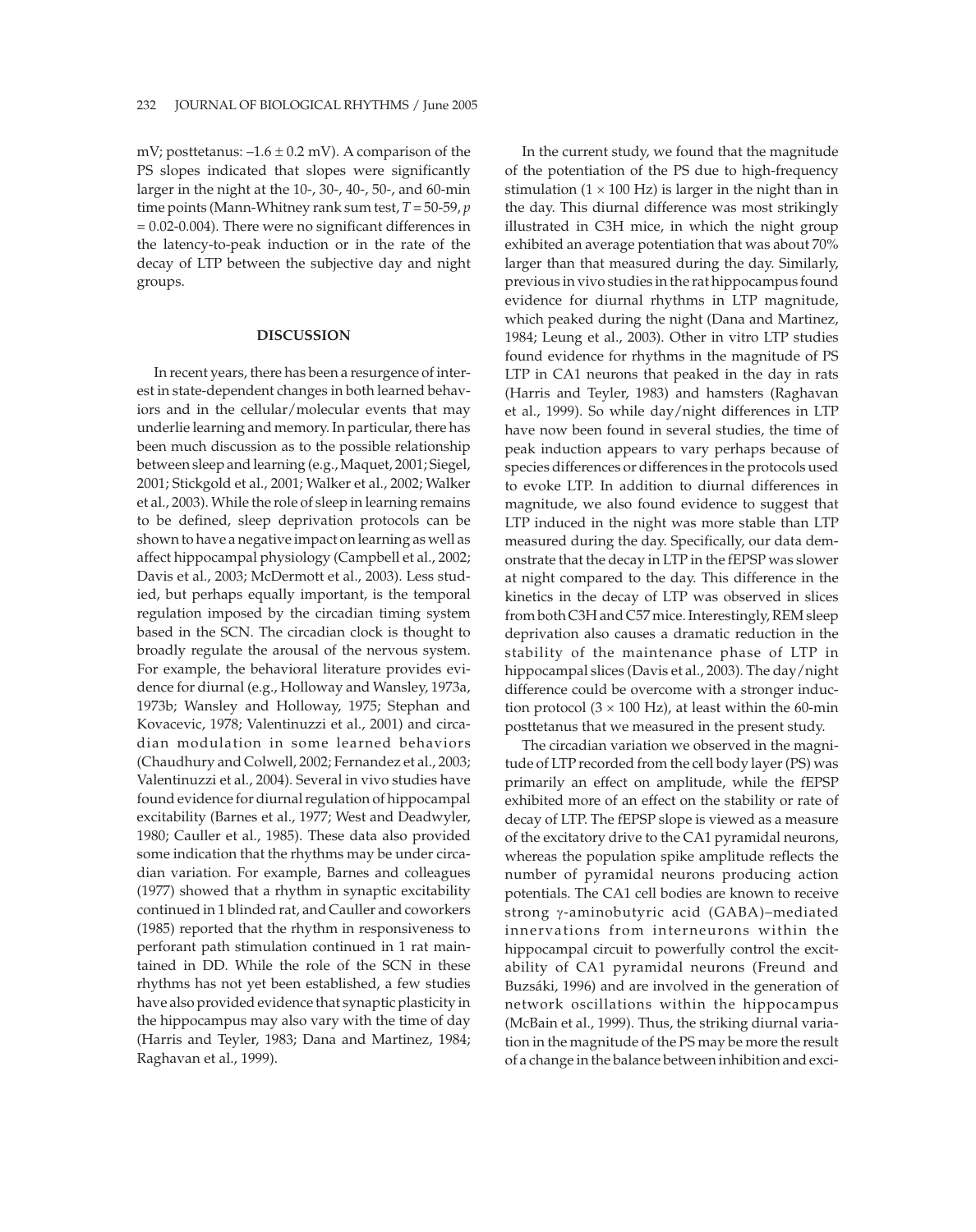tation rather then purely a regulation of glutamatergic synaptic transmission (see Marder and Buonomano, 2003).

Previous in vivo recordings from the hippocampal region have found some evidence for diurnal changes in basic neural excitability. An earlier study investigating variation in the I/O relationship in vivo found that evoked responses in the dentate gyrus and CA1 of rat hippocampi varied as a function of the behavioral state of the animals (Winson and Abzug, 1977). Later work by West and Deadwyler (1980) showed that PS amplitude was greater in the light than in the dark period of the rat and that spike amplitude was greater when the animals were in their slow wave sleep state compared to other states. In addition, a report by Cauller and colleagues (1985) using in vivo recordings found that fEPSP magnitude peaked in the night while PS magnitude peaked in the day. These rhythms in hippocampal excitability may continue in the brain slice preparation. For example, in CA3 neurons, both depolarization-induced excitability and the magnitude of high-voltage-activated  $Ca<sup>2+</sup>$  currents vary with the time of day, with peaks during the night (Kole et al., 2001). Similarly, a study by Liu and colleagues (2000) showed the existence of diurnal differences in synaptic excitability in the dentate gyrus and that blocking adenosine receptors eliminated the diurnal variation. In the present study, we investigated whether there was a diurnal variation in baseline excitability in dendritic (fEPSP) and somatic (PS) regions of the postsynaptic CA1 pyramidal cells of hippocampal slices from C57 and C3H mice. We found significant differences only with the PS recorded from C57 mice. At least 1 previous study found that the I/O curves are larger in C3H compared to C57 mice (Bampton et al., 1999), and our data confirm their observations.

Two experiments were performed to explore the possible endogenous nature of the day/night differences observed in the PS recordings in the C3H mice. In 1 experiment, to determine if the previously observed diurnal rhythm in PS LTP in C3H mice is endogenous and presumably circadian in nature, recordings were carried out in slices from mice maintained in DD prior to experimentation. Free-running activity rhythms of the mice were monitored, and animals were killed at their individually calculated subjective day or night. Again, we found that the magnitude of the enhancement of the PS was significantly greater in LTP recorded from brain slices in the subjective night compared to subjective day. Acute effects of light or the endogenous timing system can drive a rhythm seen in mice held in an LD cycle. The finding that the rhythm continues in mice held in DD strongly implicates an endogenous timing system as being responsible for the rhythm in LTP. Ideal circadian rhythm studies follow a measured variable in an individual through time and show that the magnitude varies with the circadian cycle. This is not possible for this type of LTP measured in acute hippocampal slices, but instead we are able to demonstrate that the magnitude of the potentiation across a population varies as a function of time even when the organisms are held in constant conditions. In the other experiment, mice were killed in the light portion of an LD cycle while the evoked responses were recorded at night. We reasoned that if the isolated hippocampus has some oscillatory properties, then the time of slice preparation should not be as important as the time that LTP was recorded. We investigated whether slices prepared in the day but recorded in the night would show potentiated evoked responses similar to those from slices prepared and recorded in the day or in the night. The resulting LTP was strikingly similar in both the higher magnitude and slower decay kinetics to the previous night group. Control slices recorded in the late day (ZT 11-12) still exhibited typical "day" magnitudes and kinetics of LTP. To us, this observation suggests that the hippocampal slices are not "frozen" at the time of slice preparation but instead continue to change from the day to the night state in vitro.

These experiments do not allow us to know the anatomical location of the oscillator responsible for driving rhythms in hippocampal synaptic plasticity. One possibility, which we favor, is that this rhythm is due to some type of oscillator mechanism within the hippocampus itself. Our finding that the isolated hippocampal slice appears to transition from day to night supports this possibility. Interestingly, at least 1 study has found that expression of circadian clock genes mPer1 and mPer2 mRNA in the hippocampus may be rhythmic, with peak expression in the night (Wakamatsu et al., 2001). However, it is also possible that an oscillator in the SCN or another brain region has long-lasting influences on the rhythmicity of hippocampal neurons. A slow-acting signal from another location could already have reached the hippocampus prior to the preparation of the brain slice.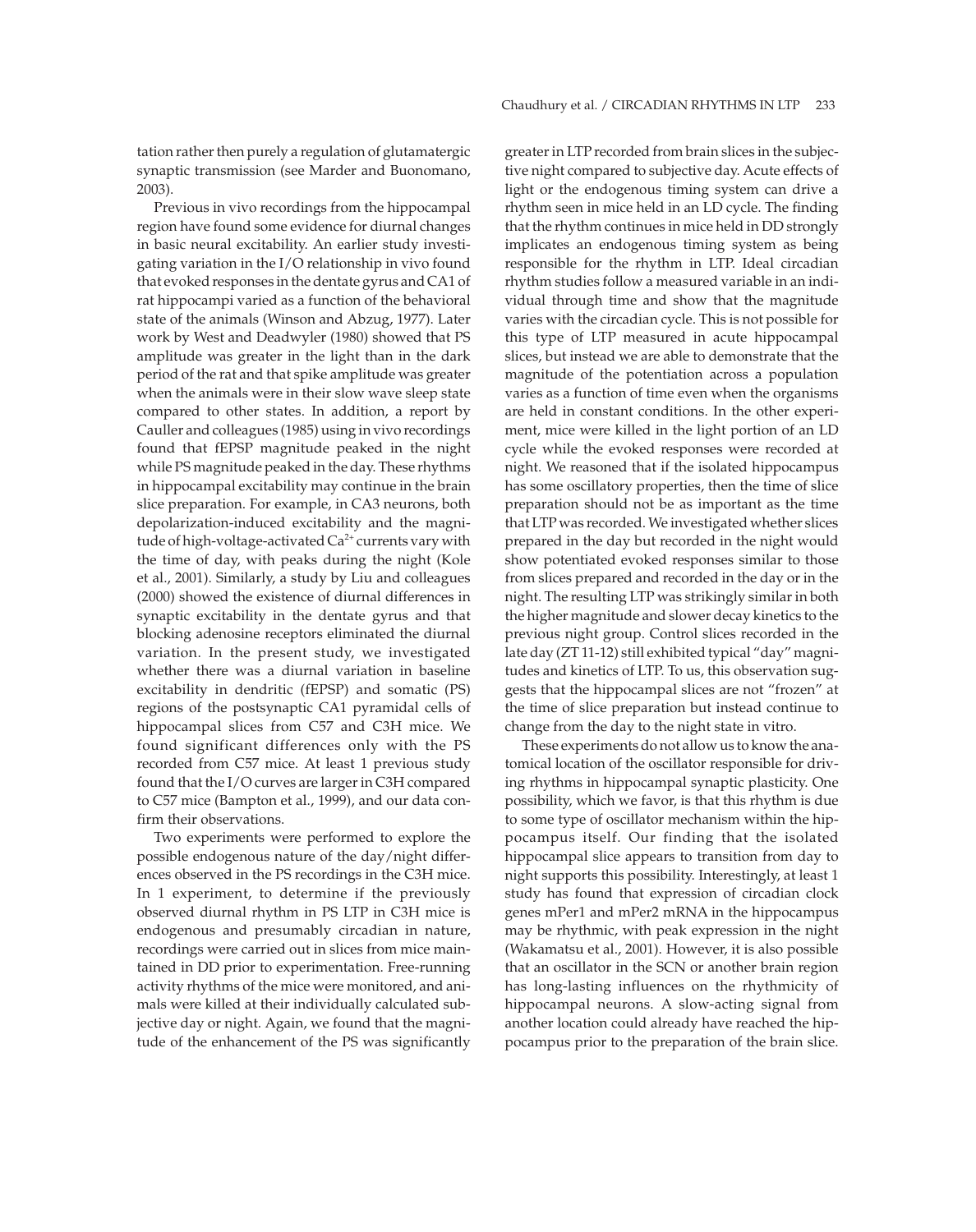While this signaling seems less likely than a direct hippocampal circadian oscillator, it is also hard to exclude.

In the current study, we took advantage of strain differences between C57 and C3H mice to examine the possible role of MELas a signal responsible for driving these rhythms in synaptic plasticity. MEL is a rhythmically synthesized hormone that has been suggested to be an output molecule by which the circadian system transmits temporal information. MEL mediates its effects via high-affinity receptors found throughout the nervous system, including the hippocampus, the subiculum, and entorhinal cortex (Weaver et al., 1989; Siuciak et al., 1990; Musshoff et al., 2002). Electrophysiological studies of CA1 neurons have reported that MEL increases the spontaneous firing rate (Musshoff et al., 2002) as well as inhibits  $GABA_A$ -mediated currents (Wan et al., 1999). Furthermore, previous studies have found that MELcan regulate synaptic plasticity measured in hippocampal neurons (Collins and Davies, 1997; El-Sherif et al., 2003). Thus, it is possible that the rhythms in LTP are driven by a rhythm in the secretion of MEL. We addressed this hypothesis by comparing LTP in fEPSP and PS in a strain of mice that secretes MEL rhythmically (C3H) to another strain (C57) that carries a mutation that does not allow the production of MEL (Ebihara et al., 1986). The diurnal rhythm was more robust in the MEL-secreting C3H mice and suggests that more work is needed to clarify the possible role of MEL as a regulator of LTP and learning. It is also clear that the rhythms were still present in C57 mice that do not secrete MEL. Thus, while MEL may be an important regulator of hippocampal physiology and synaptic plasticity, this hormone cannot be solely responsible for the rhythms observed in the current study.

Circadian rhythms in hippocampal function could be directly, or indirectly, driven by a variety of factors whose levels change with the daily circadian cycle. For example, the circadian system has a profound regulatory effect on activity levels in animals, and changes in activity levels may alter hippocampal physiology. Even access to a running wheel enhances performance on learning tasks as well as the magnitude of LTP recorded from hippocampal brain slices during the day (e.g., van Praag et al., 1999; Farmer et al., 2004). A recent in vivo study demonstrated that hippocampal LTP was larger when rats were active (night) than when sleeping or awake but immobilized, and it provided evidence that cholinergic activity may be responsible (Leung et al., 2003). There have been reports of daily activity-driven fluctuations of adenosine in the hippocampus in vivo (Huston et al., 1996; Portas et al., 1997), and adenosine also modulates hippocampal synaptic transmission (Liu et al., 2000). Besides activity-driven changes, the levels of many hormones are also known to vary rhythmically. For example, the levels of circulating cortisol vary with a strong diurnal rhythm, and a variety of evidence suggests that this hormone can affect hippocampal physiology and LTP (Lupien and McEwen, 1997; Pavlides et al., 2002). Dana and Martinez (1984) previously showed that in vivo PS LTP was greater at night in control animals, while in adrenalectomized rats, the effect was reversed. Taken as a whole, previous work has identified a large number of signaling molecules that alter the magnitude of LTP (Lisman, 2003; Silva, 2003), and the levels of some of these molecules are known to be rhythmic within the hippocampus. Thus, while it may be premature to speculate on the underlying mechanisms responsible for the circadian variation in hippocampal LTP, a number of candidate processes can be investigated.

Finally, while it is always difficult to link cellular/ molecular research to behavioral endpoints, we would like to consider the possible functional significance of these rhythms in synaptic plasticity within the hippocampus. Among other functions, the circuitry in the hippocampus has been clearly linked to memory formation, especially declarative memories (i.e., the encoding, storage, and recall of memories for specific events). We do not yet know to what extent our findings at the SC/CA1 synapse will apply to the other synapses in the hippocampus, nor is the relationship between LTP at a single synapse and learning always clear (e.g., Martin et al., 2000; Sweatt, 2001). Nevertheless, in the simplest case, we would speculate that the rhythms that we see in LTP at the SC/CA1 synapse would lead to rhythms in hippocampaldependent learned behaviors. Our finding that LTP peaked during the active phase of the mouse's activity cycle is consistent with previous data indicating that performance in hippocampal-dependent learned behaviors peaked during the night for rodents (Hoffmann and Balschun, 1992; Valentinuzzi et al., 2001; Valentinuzzi et al., 2004; but also see Chaudhury and Colwell, 2002). Our finding that the strong tetanus protocol overcame the diurnal regulation is also consistent with behavioral data indicating that strongly trained rodents are less likely to express rhythms in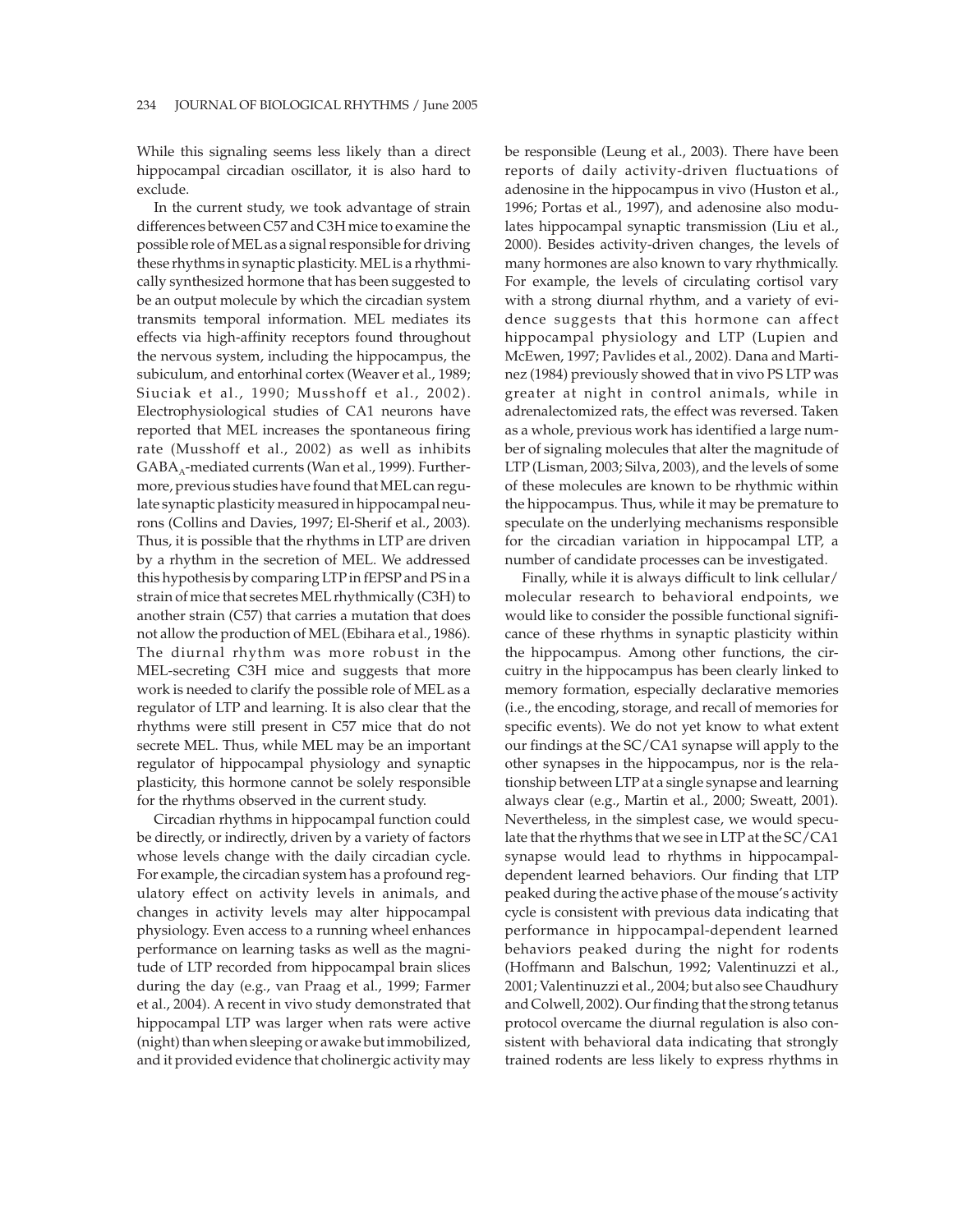learning (Chaudhury and Colwell, 2002; Valentinuzzi et al., 2004). More broadly, there is evidence that the time of day is an aspect of the physical environment that can be learned much in the same way that an organism can learn spatial parameters. A number of studies have documented the ability of organisms to learn to go to specific locations at specific times of the day (see Daan, 2000). This type of time-place learning (called *Zeitgedächtnis* or time memory), in which the time of day is used as a discriminatory cue for choosing among 2 or more food locations, has been described in several species (e.g., Biebach et al., 1991; Mistlberger et al., 1996; Carr and Wilkie, 1997; Means et al., 2000). These learned associations of time and place may not involve the SCN-based circadian system but would be expected to be dependent on an intact hippocampus. In general, time-of-day variation in learning and memory has been described in many species, including humans (e.g., Dijk et al., 1992). Unfortunately, the underlying mechanisms, including the possible involvement of the circadian system, have not been carefully investigated. To our mind, the work in the present study certainly supports the hypothesis that the circadian system can regulate the ability of animals to learn and demonstrates that this regulation can occur at the level of cellular mechanisms that underlie learning.

## **REFERENCES**

- Bampton ET, Gray RA, and Large CH (1999) Electrophysiological characterization of the dentate gyrus in five inbred strains of mouse. Brain Res 841:123-134.
- Barnes CA, McNaughton BL, Goddard G, Douglas RM, and Adamec K (1977) Circadian rhythm of synaptic excitability in rat and monkeys CNS. Science 197:91-92.
- Biebach H, Falk H, and Krebs JR (1991) The effect of constant light and phase shifts on a learned time-place association in garden warblers (*Sylvia borin*): Hourglass or circadian clock? J Biol Rhythms 6:353-365.
- Buijs RM, van Eden CG, Goncharuk VD, and Kalsbeek A (2003) The biological clock tunes the organs of the body: Timing by hormones and the autonomic nervous system. J Endocrinol 177:17-26.
- Campbell IG, Guinan MJ, and Horowitz JM (2002) Sleep deprivation impairs long-term potentiation in rat hippocampal slices. J Neurophysiol 88:1073-1076.
- Carr JA and Wilkie DM (1997) Rats use an ordinal timer in a daily time-place learning task. J Exp Psychol 23:232-247.
- Cauller LJ, Boulos Z, and Goddard GV (1985) Circadian rhythms in hippocampal responsiveness to perforant path stimulation and their relation to behavioral state. Brain Res 329:117-130.
- Chaudhury D and Colwell CS (2002) Circadian modulation of learning and memory in fear-conditioned mice. Behav Brain Res 133:95-108.
- Collins DR and Davies SN (1997) Melatonin blocks the induction of long-term potentiation in an NMDA independent manner. Brain Res 767:162-165.
- Daan S (2000) Learning and circadian behavior. J Biol Rhythms 15:296-299.
- Dana RC and Martinez JL (1984) Effect of adrenalectomy on the circadian rhythm of LTP. Brain Res 308:392-395.
- Davis CJ, Harding JW, and Wright JW (2003) REM sleep deprivation-induced deficits in the latency-to-peak induction and maintenance of long-term potentiation within the CA1 region of the hippocampus. Brain Res 973:293-297.
- Dijk D, Duffy J, and Czeisler C (1992) Circadian and sleep/wake dependent aspects of subjective alertness and cognitive performance. J Sleep Res 1:122-117.
- Ebihara S, Marks T, Hudson DJ, and Menaker M (1986) Genetic control of melatonin synthesis in the pineal gland of the mouse. Science 231:491-493.
- El-Sherif Y, Tesoriero J, Hogan MV, and Wieraszko A (2003) Melatonin regulates neuronal plasticity in the hippocampus. J Neurosci Res 72:454-460.
- Farmer J, Zhao X, Van Praag H, Wodtke K, Gage FH, and Christie BR (2004) Effects of voluntary exercise on synaptic plasticity and gene expression in the dentate gyrus of adult male Sprague-Dawley rats in vivo. Neurosci 124:71-79.
- Fernandez RI, Lyons LC, Levenson J, Khabour O, and Eskin A(2003) Circadian modulation of long-term sensitization in Aplysia. Proc Natl Acad Sci USA 100:14415-14420.
- Freund TF and Buzsáki G (1996) Interneurons of the hippocampus. Hippocampus 6:347-470.
- Green DJ and Gillette R (1982) Circadian rhythm of firing rate recorded from single cells in the rat suprachiasmatic brain slice. Brain Res 245:198-200.
- Harris KM and Teyler TJ (1983) Age differences in a circadian influence on hippocampal LTP. Brain Res 261:69-73.
- Hoffmann HJ and Balschun D (1992) Circadian differences in maze performance of C57BL/6 OLA mice. Behav Proc 27:77-83.
- Holloway FA and Wansley R (1973a) Multiphasic retention deficits at periodic intervals after passive-avoidance learning. Science 180:208-210.
- Holloway FA and Wansley RA (1973b) Multiple retention deficits at periodic intervals after active and passive avoidance learning. Behav Biol 9:1-14.
- Huston JP, Haas HL, Boix F, Pfister M, Decking U, Schrader J, and Schwarting RK (1996) Extracellular adenosine levels in neostriatum and hippocampus during rest and activity periods of rats. Neurosci 73:99-107.
- Kole MH, Koolhaas JM, Luiten PG, and Fuchs E (2001) High-voltage-activated Ca2+ currents and the excitability of pyramidal neurons in the hippocampal CA3 subfield in rats depend on corticosterone and time of day. Neurosci Lett 307:53-56.
- Leung LS, Shen B, Rajakumar N, and Ma J (2003) Cholinergic activity enhances hippocampal long-term potentiation in CA1 during walking in rats. J Neurosci 23:9297-9304.